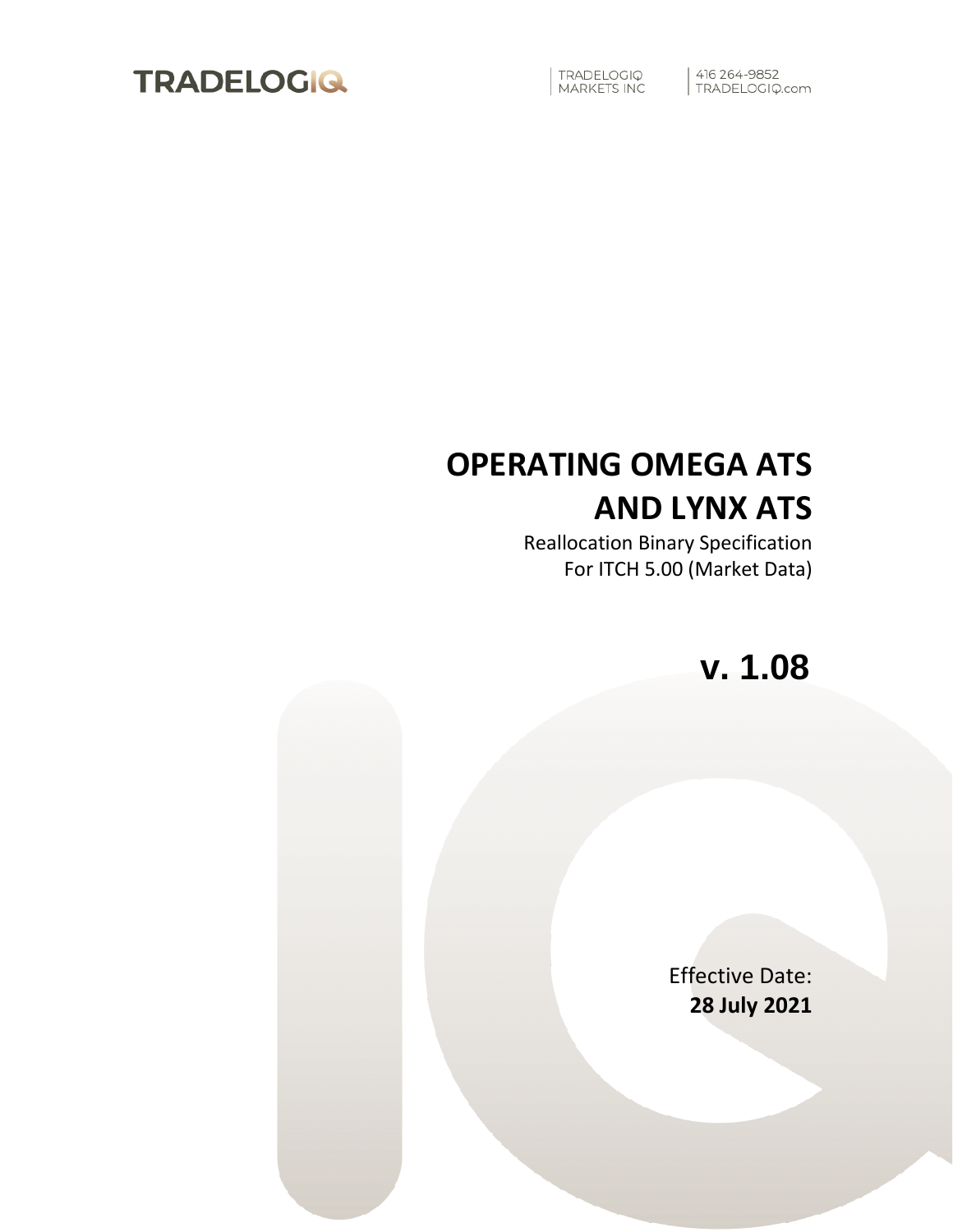### **Revision History**

| Date              | Revision | <b>Description of Change</b>                                                                     |  |
|-------------------|----------|--------------------------------------------------------------------------------------------------|--|
| December 13, 2017 | 1.01     | <b>First Draft</b>                                                                               |  |
| December 19, 2017 | 1.02     | General edits and formatting changes                                                             |  |
| May 3, 2018       | 1.03     | Removed "Packet Length" field from all tables.                                                   |  |
|                   |          | Adjusted all offset values for removal of "Packet                                                |  |
|                   |          | Length" field on all tables.                                                                     |  |
|                   |          | Corrected Sequence Length from 20 to 10.                                                         |  |
| May 7, 2018       | 1.04     | Added Terminating Linefeed field for all packet                                                  |  |
|                   |          | tables.                                                                                          |  |
| July 26, 2018     | 1.05     | The addition of Symbol Spin sessions in section                                                  |  |
|                   |          | 4. a Login Request Packet.                                                                       |  |
| Feb 10, 2020      | 1.06     | Corrected Sequence length from 10 to 20 for all                                                  |  |
|                   |          | packet types (Login Request, Accepted).                                                          |  |
|                   |          |                                                                                                  |  |
|                   |          | Removed the Terminating Linefeed on all packet                                                   |  |
|                   |          | types and re-introduced the Packet Length field.                                                 |  |
|                   |          |                                                                                                  |  |
|                   |          | All offsets on all packet types incremented by<br>value of 2 accordingly for the addition of the |  |
|                   |          |                                                                                                  |  |
|                   |          | Packet Length field.                                                                             |  |
|                   |          | Also adjusted the following:                                                                     |  |
|                   |          | Login Request Packet Table                                                                       |  |
|                   |          | Comments Section update.                                                                         |  |
|                   |          | Production "with symbol spin" session will be                                                    |  |
|                   |          | implemented soon. Currently only available in                                                    |  |
|                   |          | our GTE environment.                                                                             |  |
| March 30, 2021    | 1.07     | Correct Comments for Login Request Packet                                                        |  |
|                   |          | section on Request Session portion.                                                              |  |
|                   |          |                                                                                                  |  |
|                   |          | Removed text "Note: For Production "with                                                         |  |
|                   |          | symbol spin" session will be implemented in                                                      |  |
|                   |          | future".                                                                                         |  |
|                   |          |                                                                                                  |  |
|                   |          | Service has been available in production                                                         |  |
|                   |          | environment since July 2020.                                                                     |  |
| July 28, 2021     | 1.08     | Updated comments column for Login Request                                                        |  |
|                   |          | Packet for row Requested Session to reflect                                                      |  |
|                   |          | single sessions used for our two venues                                                          |  |
|                   |          | (Omega/Lynx) and the inclusion of the stock                                                      |  |
|                   |          | trading status messages that will follow the                                                     |  |
|                   |          | symbol spin when using sequence "1".                                                             |  |
|                   |          |                                                                                                  |  |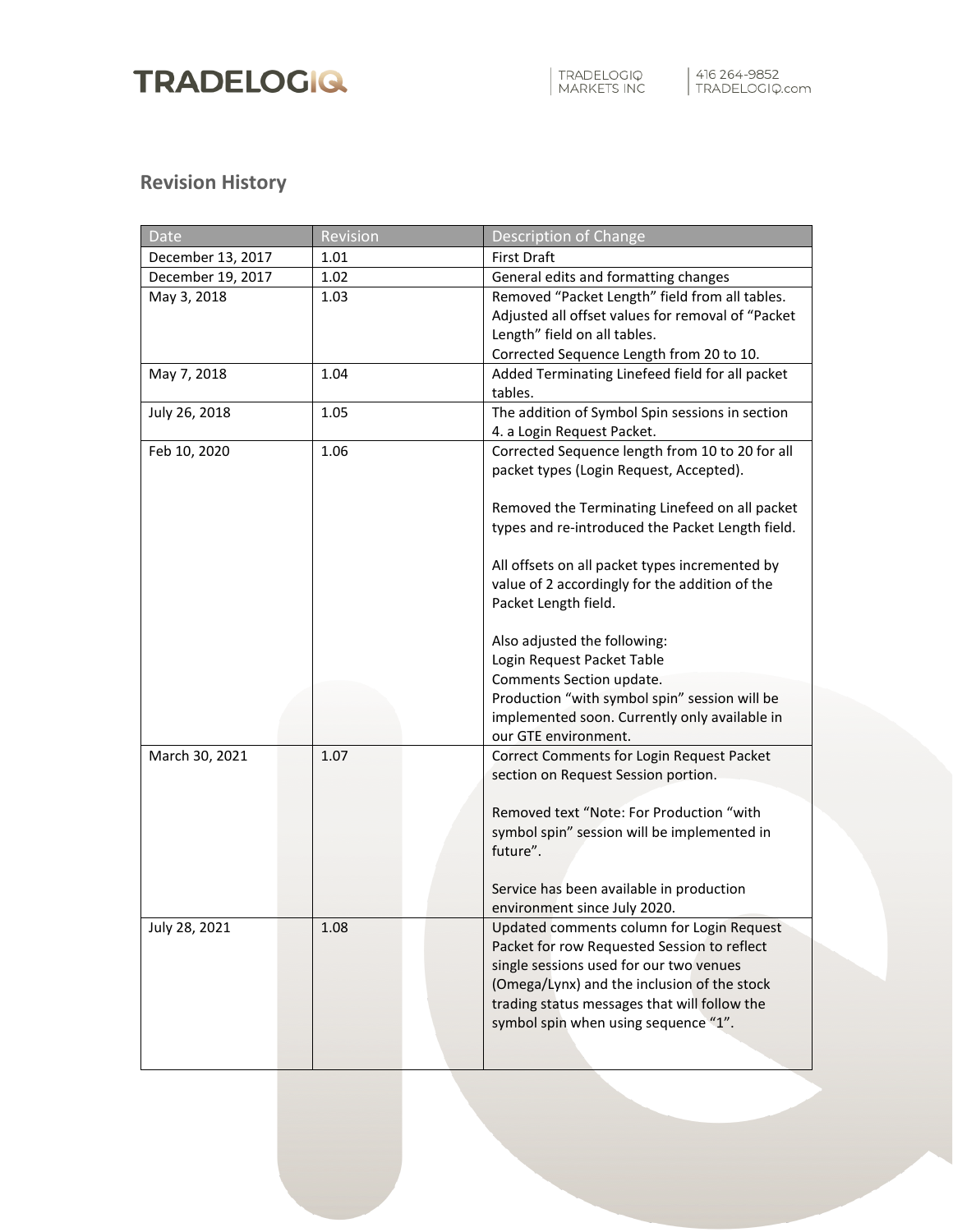TRADELOGIQ<br>MARKETS INC

| 416 264-9852<br>| TRADELOGIQ.com

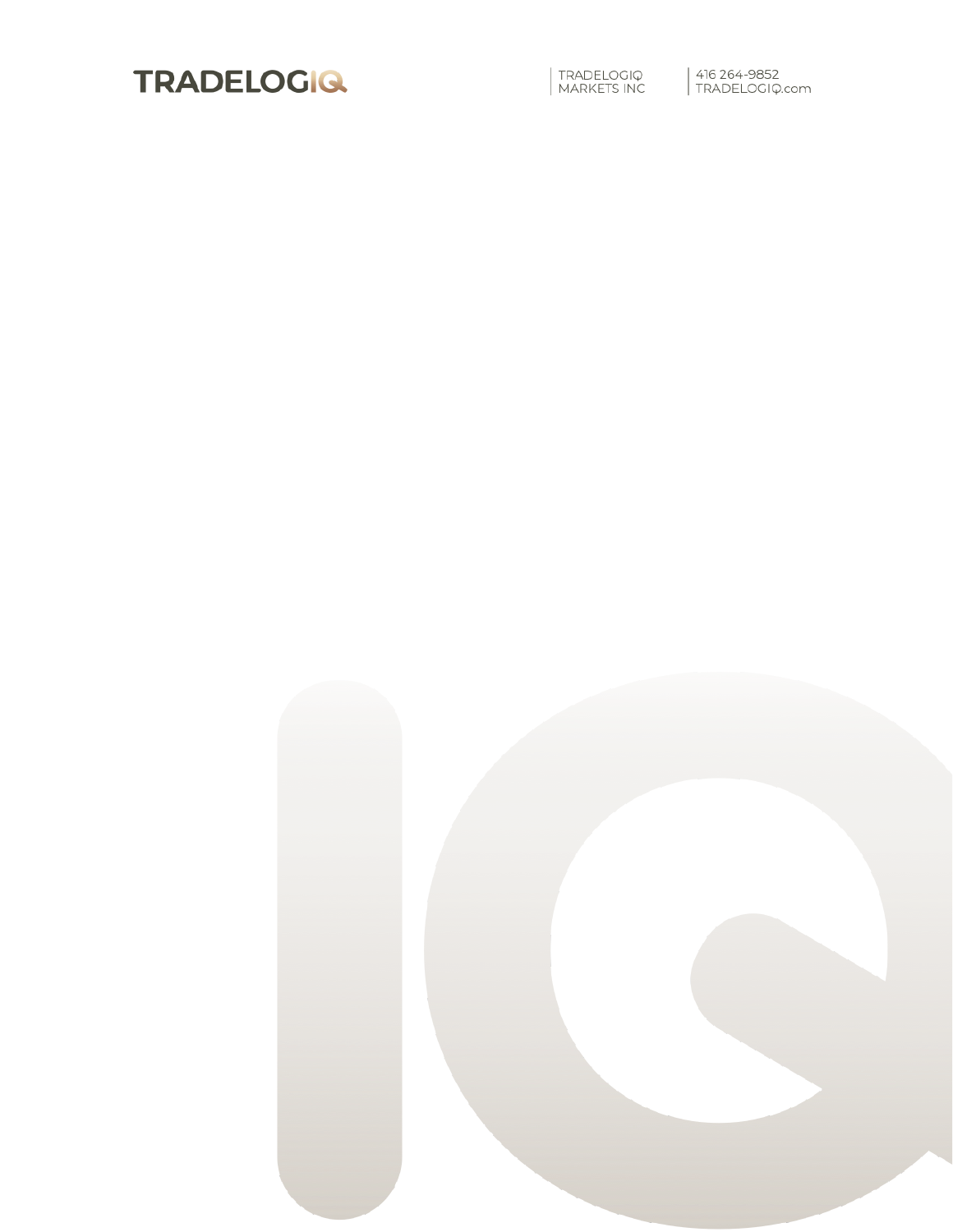#### **Overview**

Tradelogiq participants may use Multicast QTP to acquire real-time depth of book quotations and execution information directly from Omega and Lynx marketplaces. This is the primary means of disseminating market data. There are two multicasting ITCH Feed servers: A and B. Omega and Lynx Multicast ITCH real-time events are delivered by using a published range of multicast addresses. Subscribers have access to these two identically sequenced feeds per marketplace and guidance is for subscribers to arbitrate between the two feeds to minimize the probability of data loss.

Dropped messages can be requested using a UDP/Unicast connection to the Retransmission server with replayed messages being delivered to the request source directly This recovery service may be used for small data loss. Please refer to Tradelogiq QTP Specification for more detail.

The **Reallocation Server** maybe used by subscribers to recover from large data loss.

- Intraday, a spin of all open orders may be requested from the Reallocation Server. This capability allows a client to become current without requesting a gap for all messages up to that point in the day.
- In the event of late application start-up by the subscriber the Reallocation Server also supports a Symbol Spin recovery which is the retrieval of Instrument Directory messages and Stock Trading Action messages distributed early in the Tradelogiq start of day.

### **Reallocation Server**

The Reallocation Server allows Participants to connect via TCP and receive a spin of all currently open orders. By using reallocation, a Participant can retrieve the current Omega and/or Lynx order books quickly any time during trading session without requesting a gap for all messages up to that point in the day. The Reallocation Server listens on the well-known address/port for client requests and produces a snapshot of all currently open orders per particular session.

The Participant requests the spin for the orders up to the sequence number using a Login Request with Request Sequence Number specified.

Upon successful login from the client the Reallocation Server establishes the connection and sends Login Accepted Message with the sequence number which indicates the most recent message applied to the book. This sequence number is typically equal or greater than the sequence number received in Login Request message. The Server then proceeds with the dissemination that consists of Start-Of-Messages event, Add Order message and End-Of-Messages event. The Reallocation Server *will disconnect immediately after sending End-Of-Messages event*.

Only open orders are sent in the spin. Spin will not contain any message for an order which is no longer in the book. While receiving a spin the Participant must buffer any messages received with sequence number greater than the number specified in the Login Accepted message on the ITCH 5.0 multicast feed.

If sequence 1 is used for the **Sequenced Number** field the reallocation server will return the symbol spin with the stock trading status messages before returning all open orders seen on the book as indicated previously.

The Reallocation Server uses SoupTCP Binary protocol to communicate with its clients.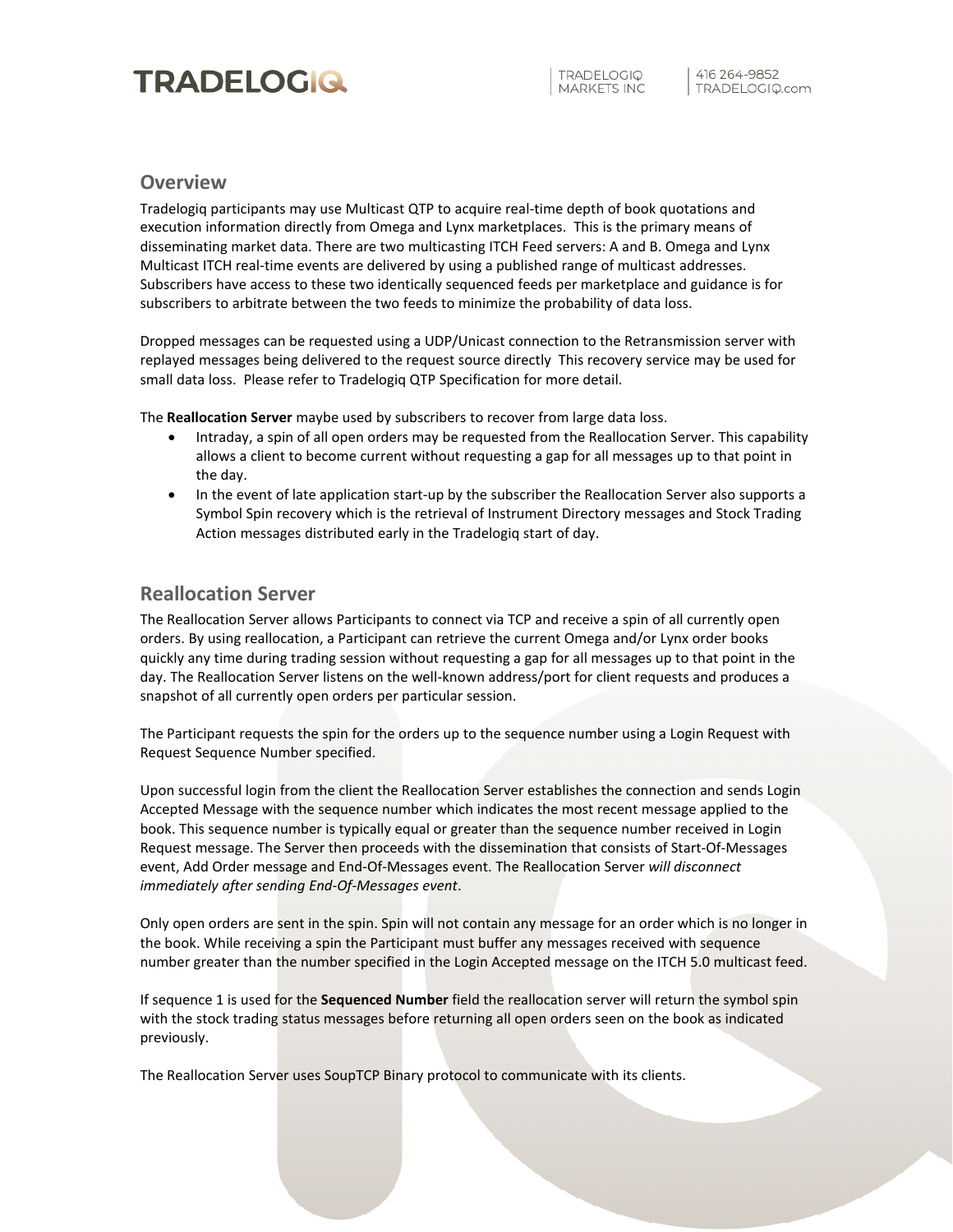### **Assumptions and Terms**

The document assumes that the reader is familiar with Tradelogiq SoupTCP Binary specification, Tradelogiq QTP Multicast Specification as well as Tradelogiq ITCH 5.0 specification and should refer to those documents for the details of corresponding protocols.

### **SoupTCP Binary Packets**

**Login Request Packet**

The Reallocation client must send a Login Request Packet immediately upon establishing a new TCP/IP socket connection to the server.

The server can terminate an incoming TCP/IP socket if it does not receive a Login Request Packet within a reasonable period of time (typically 30 seconds).

If the Requested Session is unknown Reallocation Server will send Login Reject Message.

| <b>Name</b>                     | <b>Offset</b>  | Length         | <b>Value</b>   | <b>Comments</b>                                                                                                                                                                                             |
|---------------------------------|----------------|----------------|----------------|-------------------------------------------------------------------------------------------------------------------------------------------------------------------------------------------------------------|
| Packet Length                   | $\mathbf 0$    | $\overline{2}$ | Integer        | Number of bytes after this field until the<br>next packet.                                                                                                                                                  |
| Packet Type                     | $\overline{2}$ | $\mathbf{1}$   | $^{\prime}$    | Login Request Packet                                                                                                                                                                                        |
| Username                        | $\overline{3}$ | 6              | Alphanumeric   | Not used                                                                                                                                                                                                    |
| Password                        | 9              | 10             | Alphanumeric   | Not used                                                                                                                                                                                                    |
| Requested<br>Session            | 19             | 10             | Alphanumeric   | Prod<br>Omega = OMEGASSALL<br>Lynx = LYNXATSALL<br><b>GTE</b><br>Omega = OMGATESALL<br>Lynx = LYNXTESALL                                                                                                    |
| Requested<br>Sequence<br>Number | 29             | 20             | <b>Numeric</b> | Specifies the sequence number the client<br>wants to receive open orders up to or 0 to<br>request the latest state of the book.<br>Sequence 1 will return symbol spin and<br>stock trading status messages. |

**Login Accepted Packet**

The Reallocation server sends a Login Accepted Packet in response to receiving a valid Login Request from the client. This packet will always be the first packet sent by the server after a successful login request.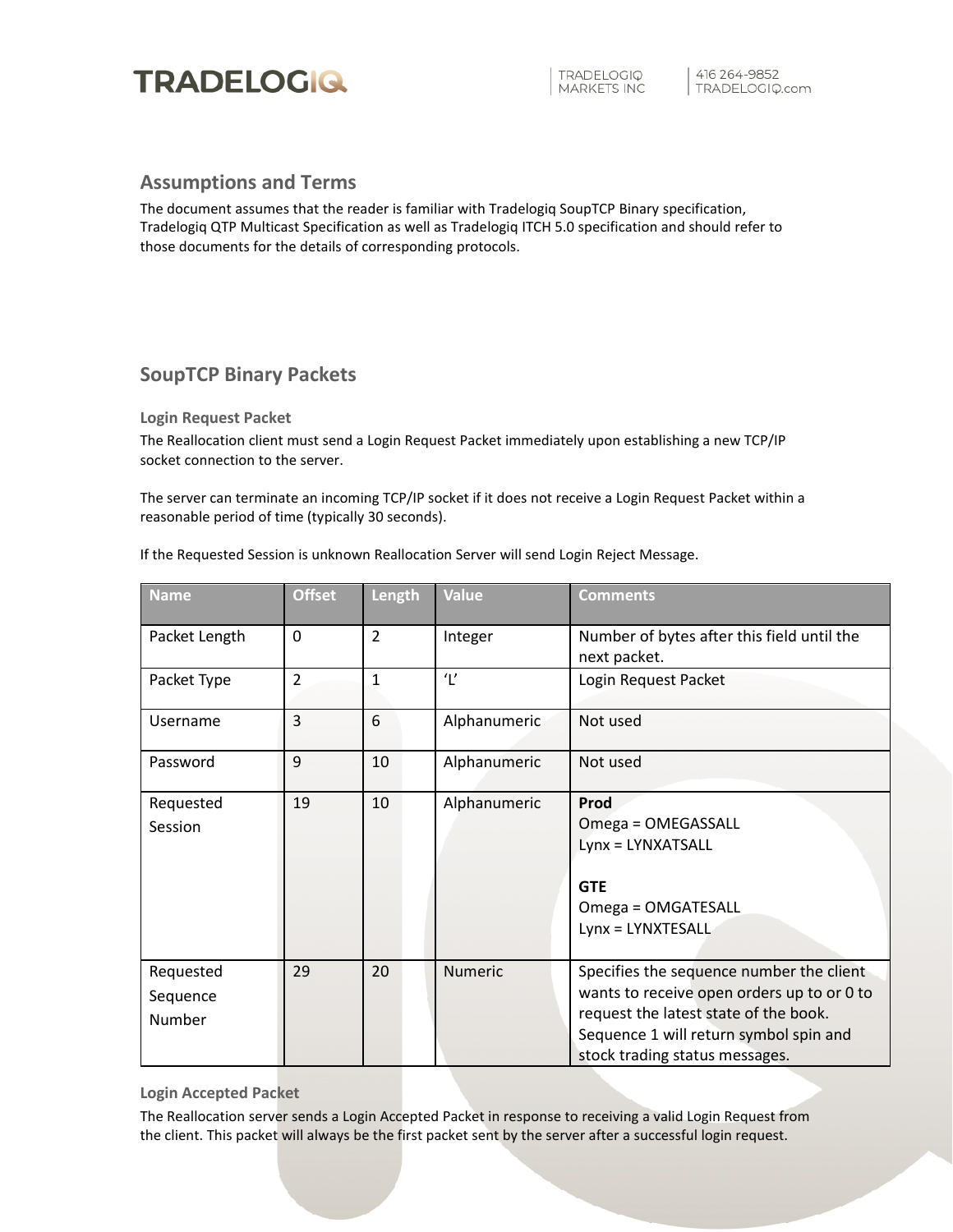| <b>Name</b>     | <b>Offset</b> | Length | Value          | <b>Comments</b>                                                                                    |
|-----------------|---------------|--------|----------------|----------------------------------------------------------------------------------------------------|
| Packet Length   | 0             |        | Integer        | Number of bytes after this field until the<br>next packet.                                         |
| Packet Type     | 2             |        | Ά,             | Login Accept Packet                                                                                |
| Session         | 3             | 10     | Alphanumeric   | Session ID of the session that is now logged<br>into. Left padded with spaces.                     |
| Sequence Number | 13            | 20     | <b>Numeric</b> | The sequence number of the most recent<br>message applied to the book. Left padded<br>with spaces. |

#### **Login Rejected Packet**

The Reallocation server sends this packet in response to an invalid Login Request Packet from the client. The server closes the socket connection after sending the Login Reject Packet. The Login Rejected Packet will be the only packet sent by the server in the case of an unsuccessful login attempt.

| <b>Name</b>           | Offset | Length | Value       | Comments                                                   |
|-----------------------|--------|--------|-------------|------------------------------------------------------------|
| Packet Length         | 0      |        | Integer     | Number of bytes after this field until the<br>next packet. |
| Packet Type           | 2      |        | $^{\prime}$ | Login Rejected Packet                                      |
| Reject Reason<br>Code | 3      |        | Alpha       | 'S' Session invalid or not available                       |

#### **Sequenced Data Packet**

The Sequenced Data Packets act as an envelope to carry the Tradelogiq ITCH 5.0 sequenced data messages that are transferred from the server to the client. Each Sequenced Data Packet carries one message from the higher-lever protocol. Only Start-Of-Messages event, Add Order message and End-Of-Messages event are used in the Reallocation.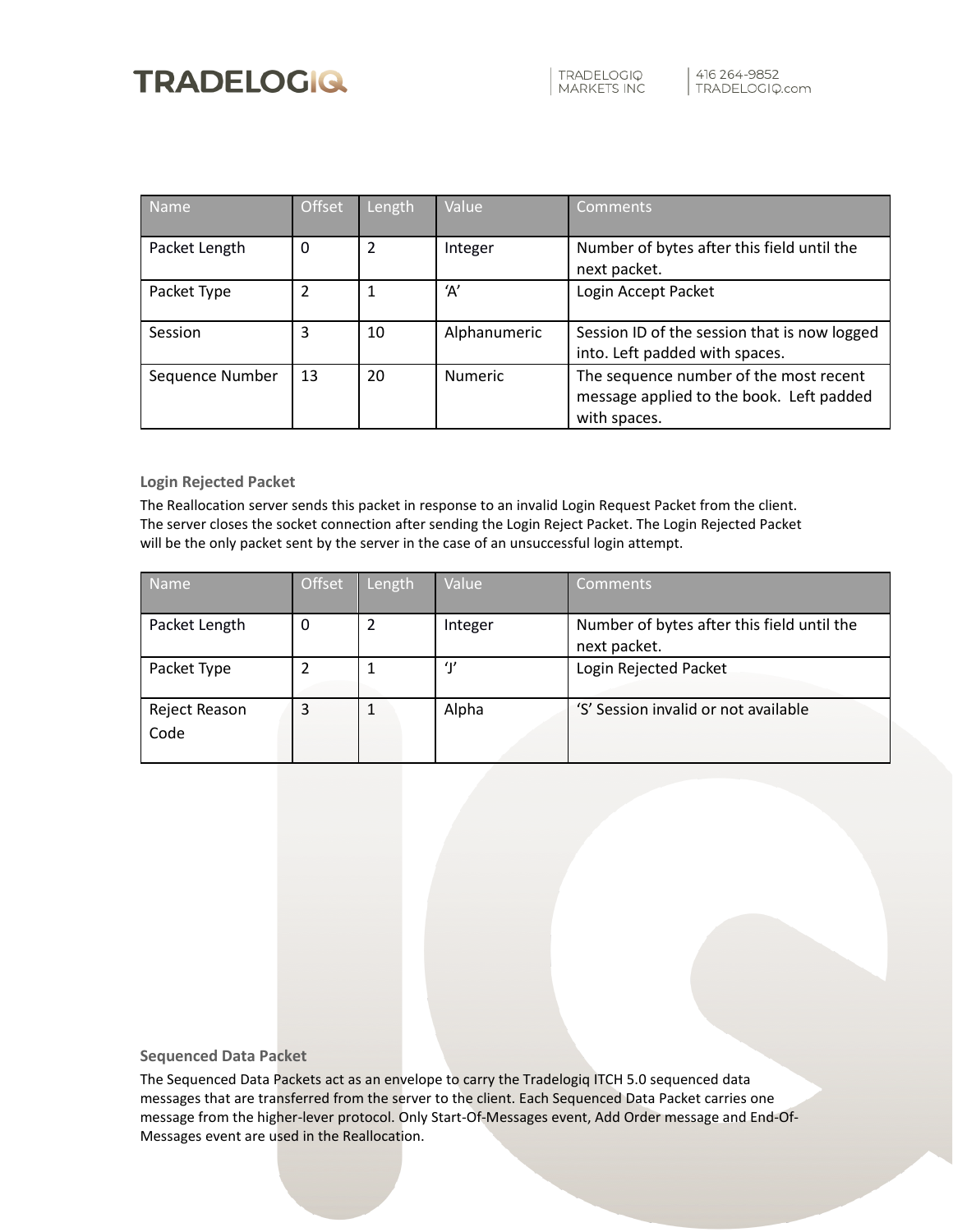| <b>Name</b>   | Offset | Length   | Value   | Comments                                                   |
|---------------|--------|----------|---------|------------------------------------------------------------|
| Packet Length |        |          | Integer | Number of bytes after this field<br>until the next packet. |
| Packet Type   |        |          | 'S'     | Sequenced Data Packed.                                     |
| Message       |        | Variable | Any     | Defined by a higher-level protocol.                        |

#### **Client Heartbeat Packet**

The client can send a Client Heartbeat Packet as defined in SoupTCP Binary Specification. No action from the Reallocation Server is expected.

| <b>Name</b>   | <b>Offset</b> | Length | Value   | <b>Comments</b>                                            |
|---------------|---------------|--------|---------|------------------------------------------------------------|
| Packet Length |               |        | Integer | Number of bytes after this field<br>until the next packet. |
| Packet Type   |               |        | 'R'     | <b>Client Heartbeat Packet</b>                             |

#### **Logout Request Packet**

The client may send a Logout Request Packet to request the connection be terminated. Upon receiving a Logout Request Packet, the Reallocation Server will immediately terminate the connection and close the associated TCP/IP socket.

| <b>Name</b>   | <b>Offset</b> | Length | Value   | Comments                                                   |
|---------------|---------------|--------|---------|------------------------------------------------------------|
| Packet Length |               |        | Integer | Number of bytes after this field<br>until the next packet. |
| Packet Type   |               |        | 'O'     | Logout Request Packet                                      |

### **Reallocation Server Usage Example**

At the beginning, the participant has no state of the book and wants to become current. It receives ITCH messages 1001, 1002, discards them and requests a spin of all open orders up to and including sequence 1002 in Login Request Message. Meanwhile, ITCH message 1003 is received and is cached by the participant.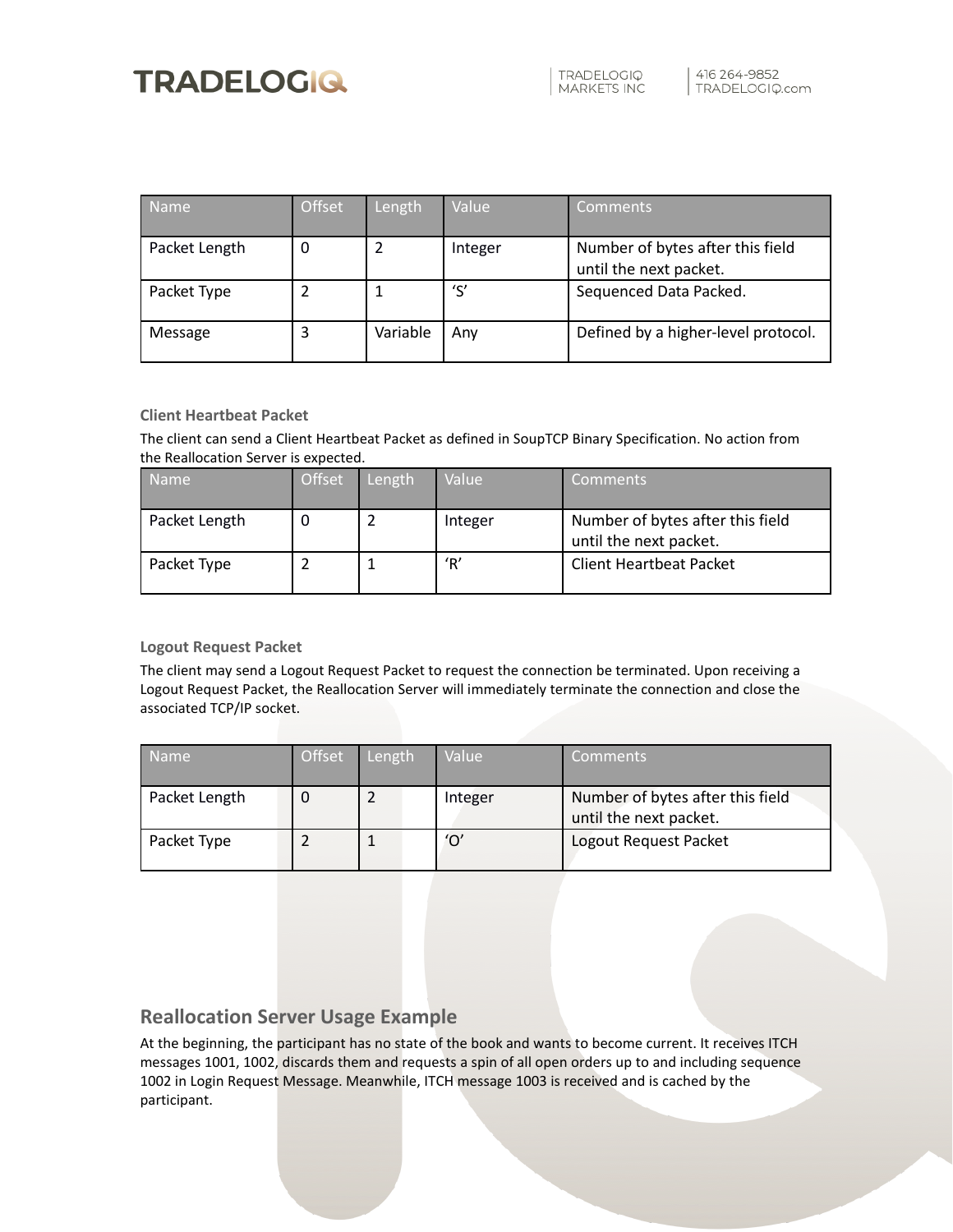

**TRADELOGIQ** MARKETS INC

Reallocation Server sends Login Accept Message indicating that the spin is capable of giving all open orders up to and including sequence 1003. The participant discards the cached 1003 message. The Spin Server starts sending open orders. While the spin is in progress the Participant caches messages with sequence 1004 and 1005. When End-Of-Messages event is received the participant applies the cached messages to the book and continues listening to multicast.

Please see the example on the next page.